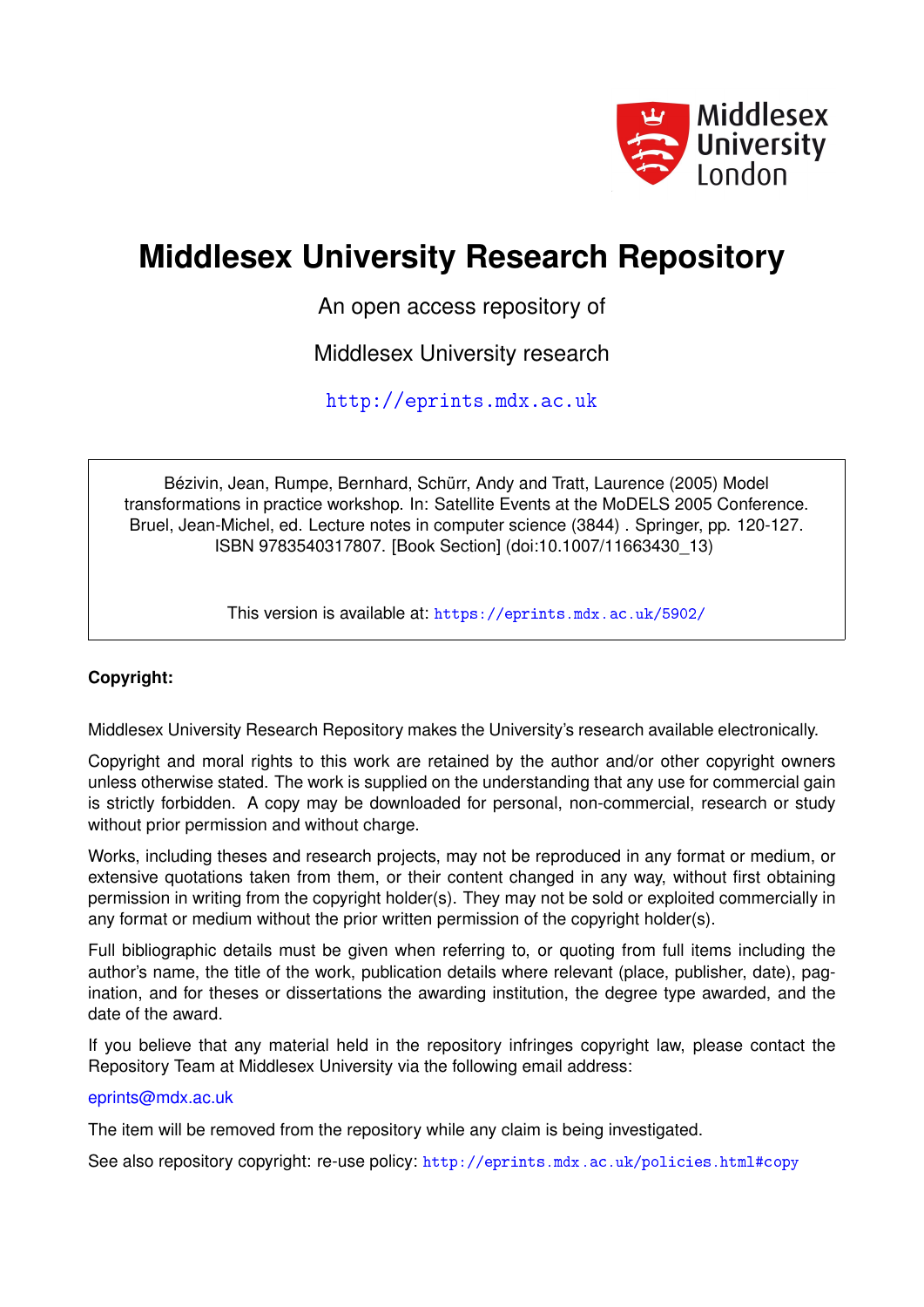# Model Transformations in Practice Workshop

Jean Bézivin, Bernhard Rumpe, Andy Schürr, Laurence Tratt

University of Nantes, TU Darmstadt, TU Braunschweig, King's College London http://sosym.dcs.kcl.ac.uk/events/mtip/

#### 1 Background

Model Transformations in Practice (MTiP) 2005 was a workshop which provided a forum for the model transformation community to discuss practical model transformation issues. Although many different model transformation approaches have been proposed and explored in recent years, there has been little work on comparing and contrasting various approaches. Without such comparisons, it is hard to assess new model transformation approaches such as the upcoming OMG MOF/QVT recommendation, or to discern sensible future paths for the area. Our aims with the workshop were to create a forum that would help lead to an increased understanding of the relative merits of different model transformation techniques and approaches. A more advanced understanding of such merits is of considerable benefit to both the model transformation and wider modelling communities.

# 2 Workshop format

In order to achieve the workshops' aims, we took an unusual approach in the Call for Papers (CfP). We decided that the workshop would focus on underlying model transformations mechanisms, concepts, languages and tools, development environments, libraries, practises and patterns, verification and optimization techniques, traceability and composeability issues, applicability scope, deployment techniques, and so on. In order to achieve aim, we detailed a specific mandatory example that all submissions had to tackle (detailed in section 5), in order that it would be easier to compare and contrast submissions. Authors were asked to take a particular model transformation approach and structure their submission as follows:

- 1. An overview of the authors' chosen model transformation approach.
- 2. The required aspects of the mandatory model transformation example.
- 3. Optionally, additional aspects of the mandatory model transformation example.
- 4. Optionally, extra model transformations chosen by the authors from a list of alternatives.
- 5. Results and discussion.

Authors were asked to consider and discuss, where relevant, the following issues with regard to their chosen approach: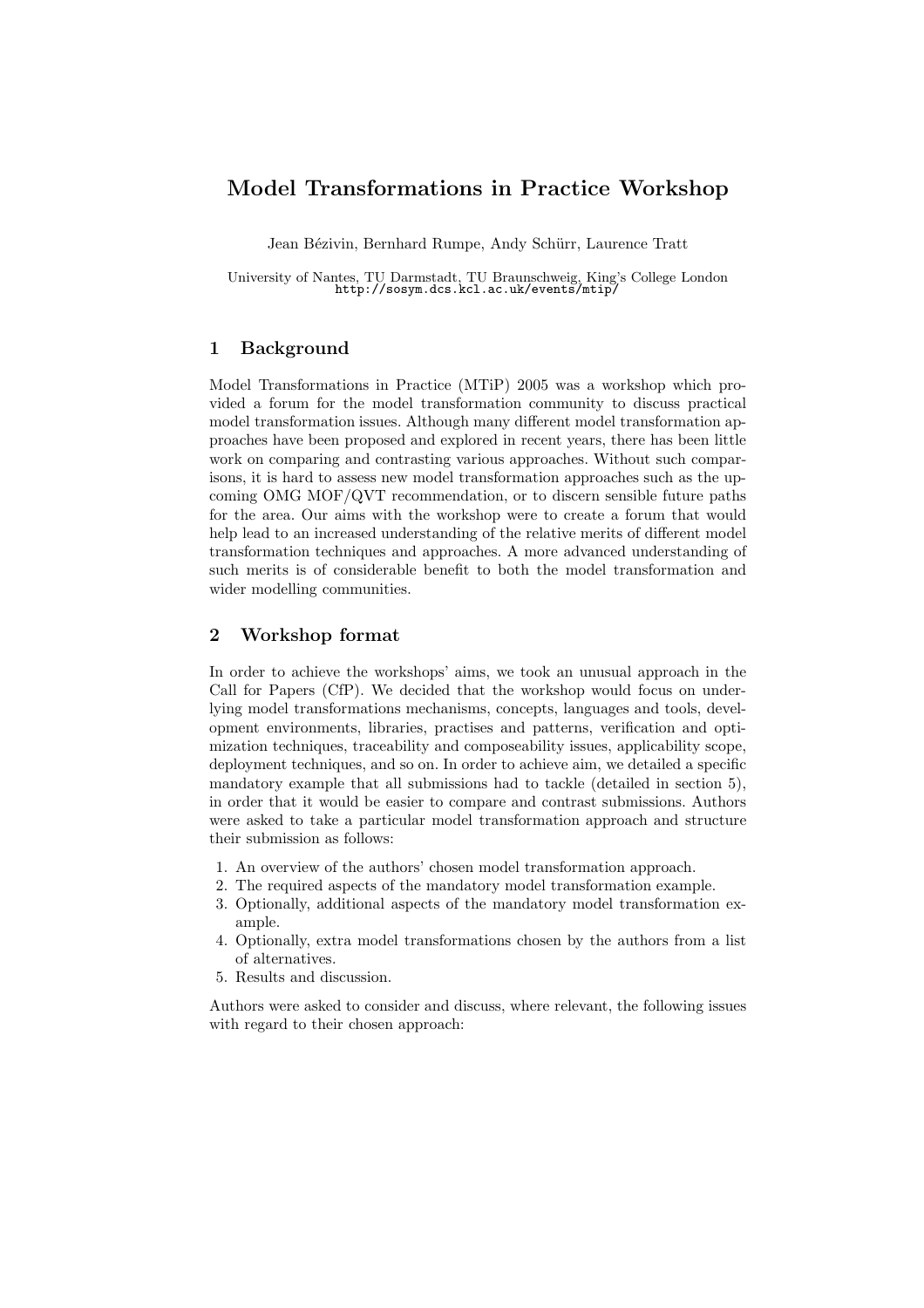- Composition of transformations.
- Robustness and error handling,
- Debugging support.
- Flexibility, overall usability and power of the chosen approach.
- Whether the approach can express bidirectional and / or incremental (sometimes known as change propagating) transformations.
- Technical aspects such as the ability to deal with model exchange formats, modelling tool APIs, and layout updates.

# 3 Accepted submissions

Because of the unusual demands of our CfP, we were pleasantly surprised at both the quantity and quality of submissions. In the end we accepted the following eight submissions:

Model Transformation by Graph Transformation: A Comparative Study Gabriele Taentzer, Karsten Ehrig, Esther Guerra, Juan de Lara, Laszlo Lengyel, Tihamer Levendovszky, Ulrike Prange, Daniel Varro, Szilvia Varro-Gyapay, Technische Universität Berlin, Universidad Carlos III de Madrid, Universidad Autonoma de Madrid, Budapest University of Technology and Economics

Model Transformation with Triple Graph Grammars Alexander Königs, University of Technology Darmstadt

Kent Model Transformation Language D.H.Akehurst, W.G.Howells, K.D.McDonald-Maier, University of Kent

Practical Declarative Model Transformation With Tefkat Michael Lawley, Jim Steel, DSTC, University of Rennes

Transforming Models with ATL Frédéric Jouault, Ivan Kurtev, INRIA

Model Transformation Approach Based on MOLA Audris Kalnins, Edgars Celms, Agris Sostaks, University of Latvia

On Executable Meta-Languages applied to Model Transformations Pierre-Alain Muller, Franck Fleurey, Didier Vojtisek, Zoé Drey, Damien Pollet, Frédéric Fondement, Philippe Studer, Jean-Marc Jézéquel, IRISA/INRIA, France, EPFL/IC/UP-LGL, INJ, Switzerland, Université de Haute-Alsace

Model Transformation in Practice Using the BOC Model Transformer Marion Murzek, Gerti Kappel, Gerhard Kramler, Vienna University of Technology

With so many high quality submissions to pick from, choosing only two for inclusion in these proceedings was an inevitably difficult task. However we believe that the two papers that the programme committee voted to select are indicative of the overall high quality of submissions.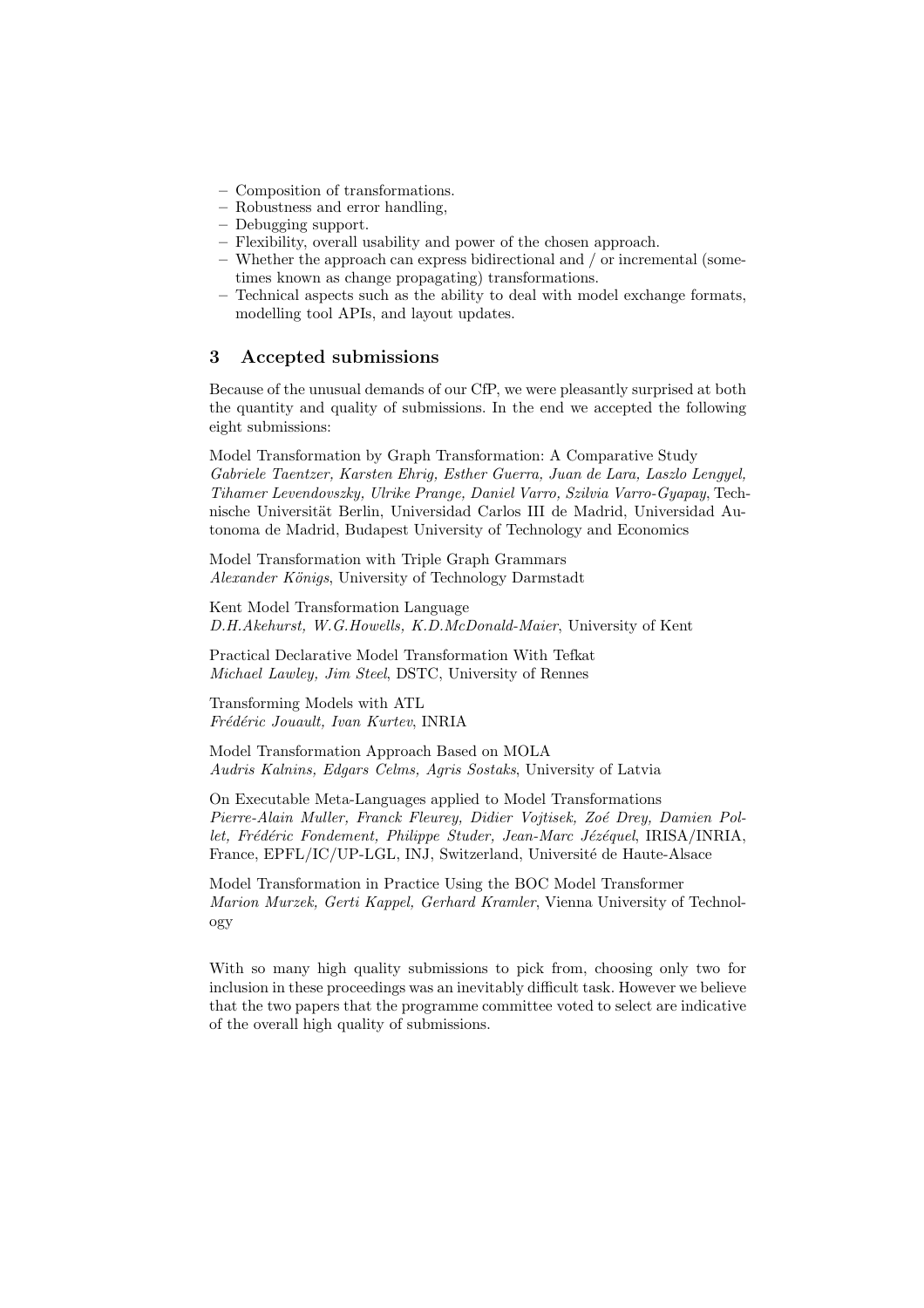## 4 Programme committee

The workshop had a programme committee which reflected many of the different parts of the model transformation community. The programme committee performed sterling work in reviewing the CfP, voting on papers to accept and so on. The programme committee consists of:

| Wim Bast        | Compuware, Netherlands                                 |
|-----------------|--------------------------------------------------------|
| Tony Clark      | Xactium, UK                                            |
|                 | Krzysztof Czarnecki University of Waterloo, Canada     |
| Gregor Engels   | University of Paderborn, Germany                       |
| Kerry Raymond   | DSTC, Australia                                        |
| Robert France   | Colorado State University, USA                         |
| Jens Jahnke     | University of Victoria, Canada                         |
|                 | Jean-Marc Jézéquel University of Rennes, INRIA, France |
| Stuart Kent     | Microsoft, UK                                          |
| Gabor Karsai    | Vanderbilt University, Tennessee, USA                  |
| Gregor Kiczales | University of British Columbia, Canada                 |
| Reiko Heckel    | University of Leicester, UK                            |
| Dániel Varró    | Budapest University of Technology and Economics,       |
|                 | Hungary                                                |
| R. Venkatesh    | Tata Consultancy Services, India                       |
| Albert Zündorf  | University of Kassel, Germany                          |

## 5 Mandatory example

All submissions were asked to tackle the example as outlined in this section. The example itself is a slight variation on the well known 'class to RDBMS' transformation. This example was chosen because, despite its relative simplicity, it tends to exercise a broad class of model transformation features. Perhaps inevitably after the release of this example, prospective authors found small ambiguities, missing details, and even the odd small mistake in the specification. We kept the workshop website up to date with 'errata' on the CfP, and informally suggested to authors that in the event of doubt on their part, they were welcome to choose a particular path provided they documented it appropriately.

The rest of this section contains the model transformation specification as it was defined in the CfP which the reader will find useful when reading the two papers selected from the MTiP workshop.

#### 5.1 Meta-models

The meta-model for class models is shown in figure 1. The following OCL constraint is also part of the model (the allAttributes operation returns a class's local and inherited attributes):

```
context Class inv:
   allAttributes()->size > 0 and
allAttributes()->exists(attr | attr.is_primary = true)
```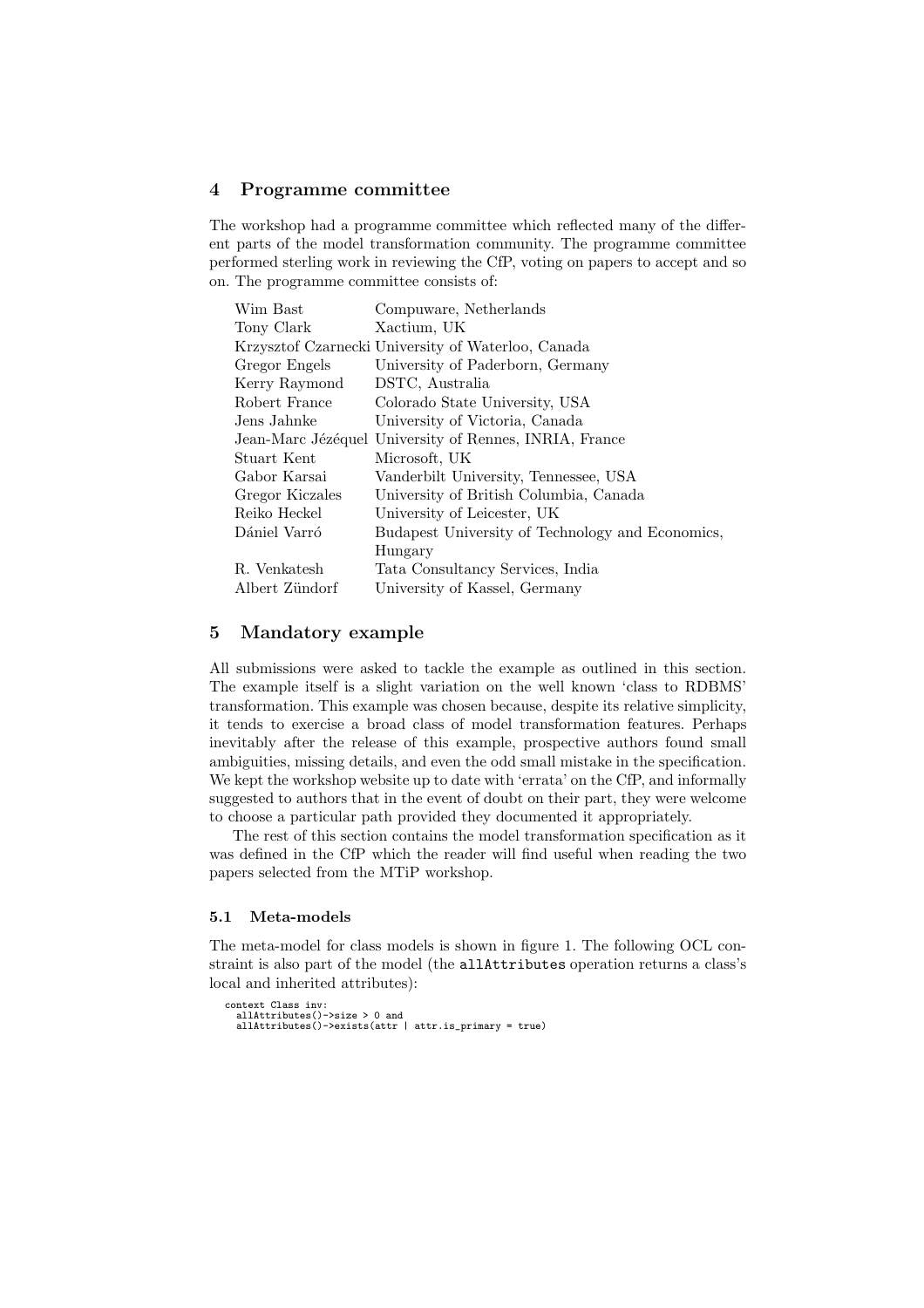A model consists of classes and directed associations. A class consists, possibly via inheritance, of one or more attributes, at least one of which must be marked as constituting the classes' primary key. An attribute type is either that of another user class, or of a primitive data type (e.g. String, Int). Associations are considered to have a 1 multiplicity on their destination. Submissions may assume the presence of standard data-types as instances of the PrimitiveDataType class.



Fig. 1. Class meta-model.

The meta-model for RDBMS models is shown in figure 2. An RDBMS model consists of one or more tables. A table consists of one or more columns. One or more of these columns will be included in the pkey slot, denoting that the column forms part of the tables primary key slot. A table may also contain zero or more foreign keys. Each foreign key refers to the particular table it identifies, and denotes one or more columns in the table as being part of the foreign key.

Transformation This version of the transformation contains several subtleties that authors will need to be aware of. In order to facilitate comparisons between approaches, authors should ensure that they accurately implement the transformation.

1. Classes that are marked as persistent in the source model should be transformed into a single table of the same name in the target model. The resultant table should contain one or more columns for every attribute in the class, and one or more columns for every association for which the class is marked as being the source. Attributes should be transformed as per rules  $3 - 5$ .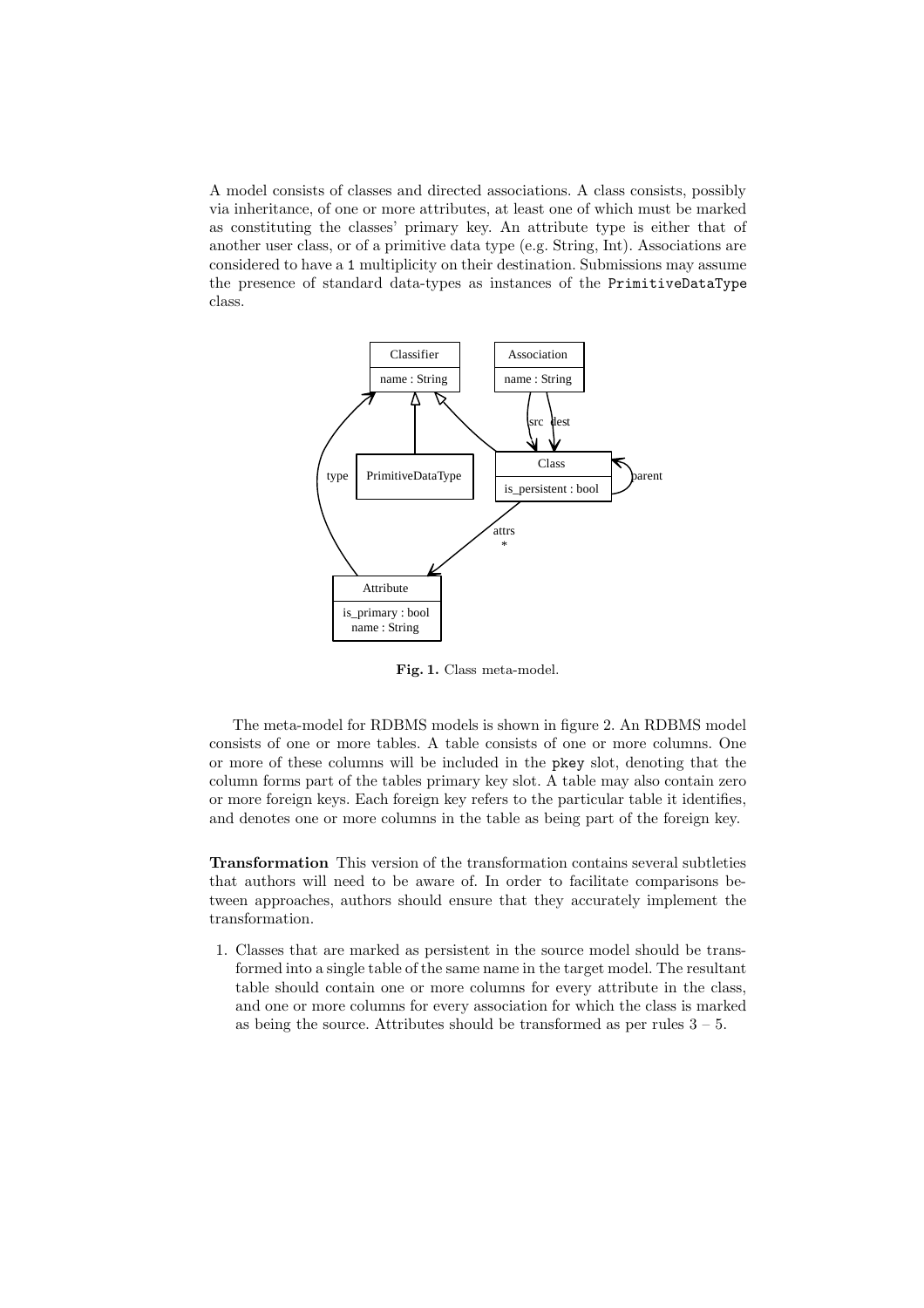

Fig. 2. RDBMS meta-model.

- 2. Classes that are marked as non-persistent should not be transformed at the top level. For each attribute whose type is a non-persistent class, or for each association whose dst is such a class, each of the classes' attributes should be transformed as per rule 3. The columns should be named name\_transformed attr where name is the name of the attribute or association in question, and transformed attr is a transformed attribute, the two being separated by an underscore character. The columns will be placed in tables created from persistent classes.
- 3. Attributes whose type is a primitive data type (e.g. String, Int) should be transformed to a single column whose type is the same as the primitive data type.
- 4. Attributes whose type is a persistent class should be transformed to one or more columns, which should be created from the persistent classes' primary key attributes. The columns should be named name\_transformed attr where name is the attributes' name. The resultant columns should be marked as constituting a foreign key; the FKey element created should refer to the table created from the persistent class.
- 5. Attributes whose type is a non-persistent class should be transformed to one or more columns, as per rule 2. Note that the primary keys and foreign keys of the translated non-persistent class need to be merged in appropriately, taking into consideration that the translated non-persistent class may contain primary and foreign keys from an arbitrary number of other translated classes.
- 6. When transforming a class, all attributes of its parent classes (which must be recursively calculated), and all associations which have such classes as a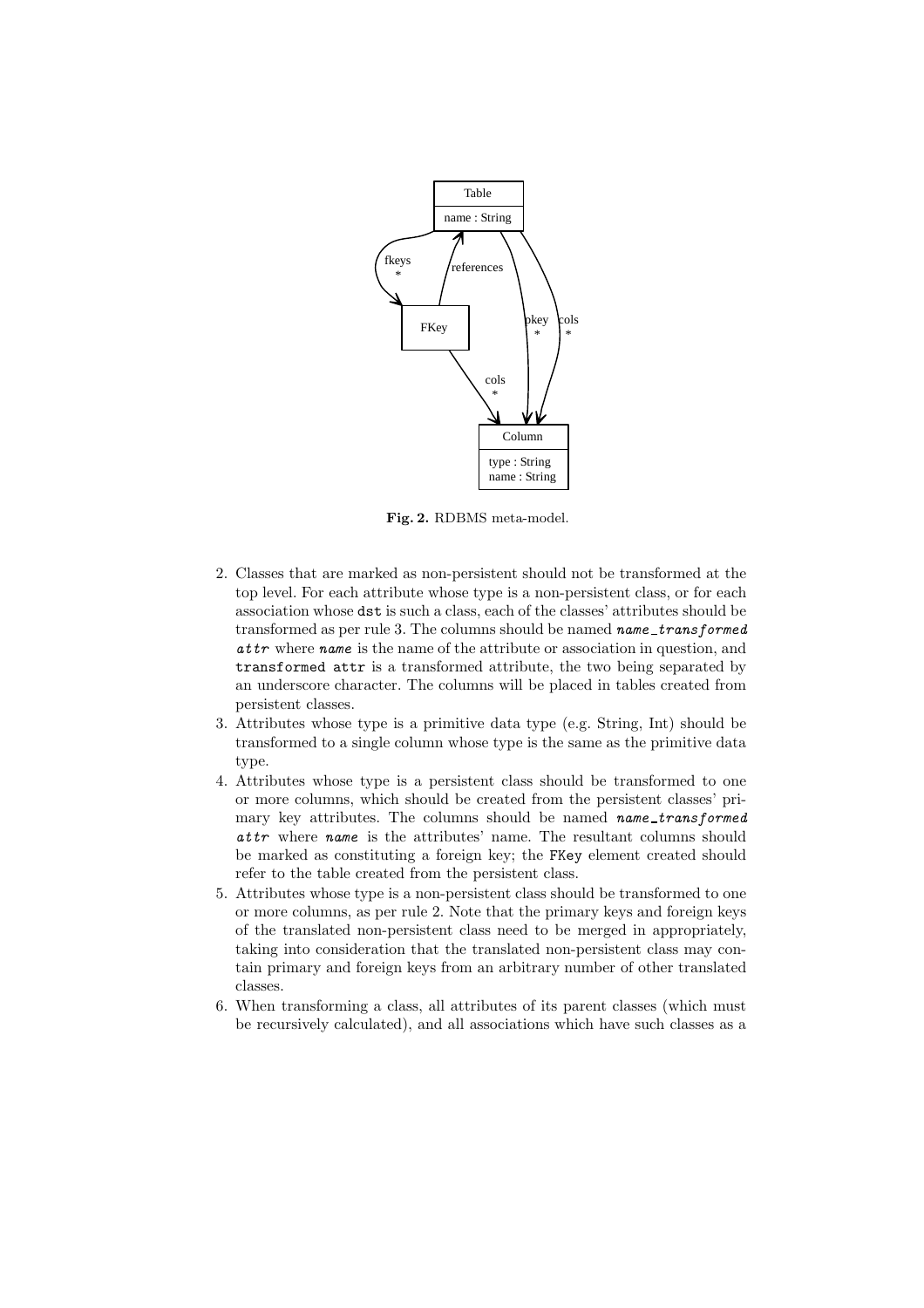src, should be considered. Attributes in subclasses with the same name as an attribute in a parent class are considered to override the parent attribute.

7. In inheritance hierarchies, only the top-most parent class should be converted into a table; the resultant table should however contain the merged columns from all of its subclasses.

Notes on the transformation:

- Rules 2, 4 and 5 are recursive the 'drilling down' into attributes' types can occur to an arbitrary level.
- Associations do not directly transform into elements; however each association which has a particular class as a src must be considered when transforming that class into a table and / or columns.
- When merging the transformation of a non-persistent class, care must be taken to handle the primary and foreign keys of the transformed class appropriately.
- Foreign keys, primary keys and so on should point to the correct model elements – transformations which create duplicate elements with the same names are not considered to provide an adequate solution.

Authors are encouraged to take particular note of the following points when they create their transformations:

- The recursive nature of the drilling down.
- The creation of foreign keys.
- Associations.

Example execution Figures 3 and 4 show the example input and output to the class to RDBMS transformation example.

## 6 Workshop outcomes

The workshop itself was a lively, and well attended affair. We devoted a substantial portion of the day to discussion. Much of this related to the model transformation approaches presented, and their relation to other approaches not presented (e.g. the forthcoming QVT standard). In no particular order, some of the points raised during discussion were as follows:

- Current model transformation approaches lack scalability in two aspects: their efficiency, and their code organization. The latter would be aided by features such as modularity.
- The relationship of model transformations to normal compilers could fruitfully be explored.
- A lack of formalization of model transformation approaches, and consequent inability to reason reliably about model transformations.
- Are bidirectional transformations practical and / or desirable?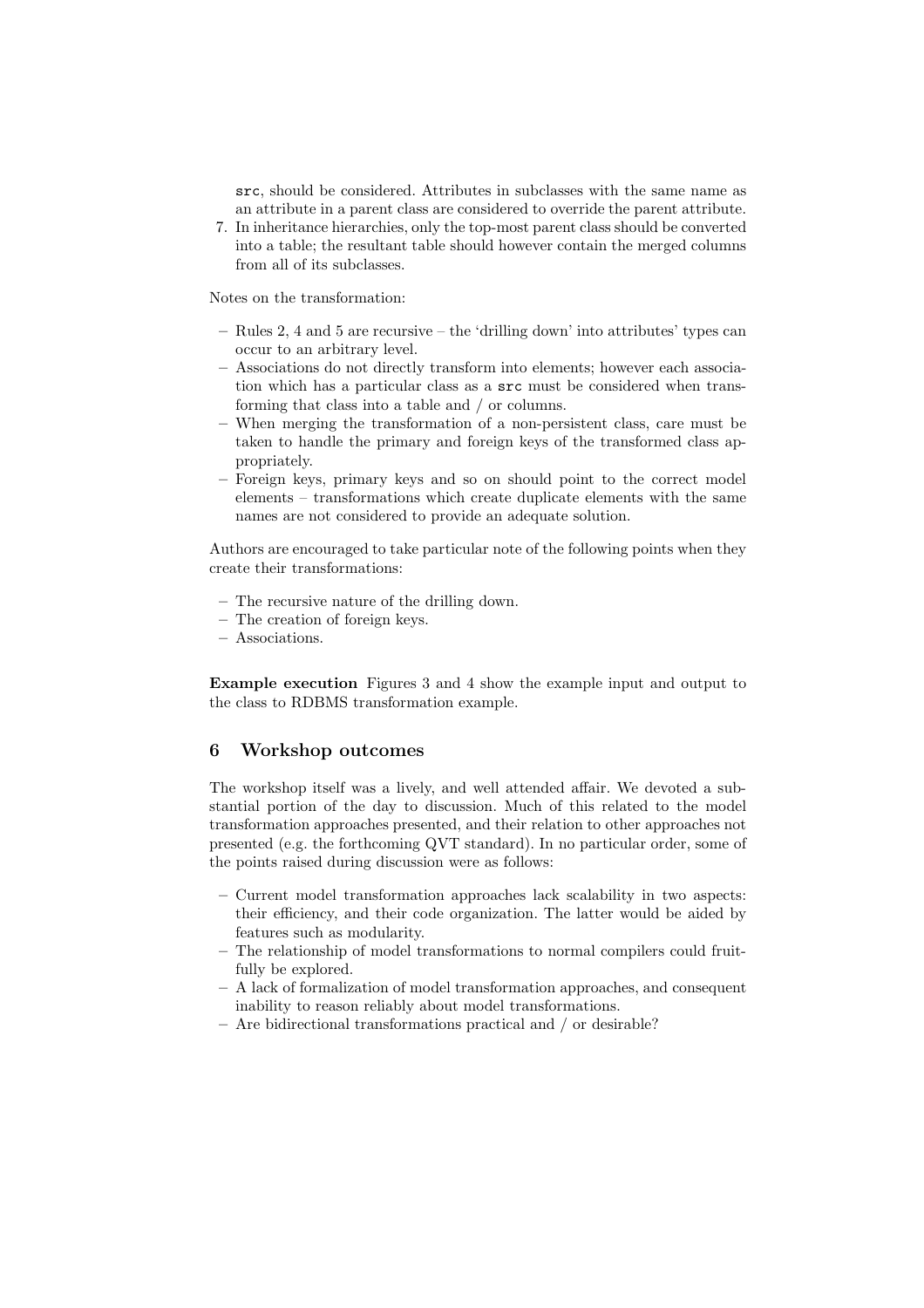

Fig. 3. Example input.

- The importance of tracing information for tool users to track their transformations.
- Difficulties in making diagrammatic syntaxes for all aspects of model transformations.
- A need for more sophisticated taxonomies of model transformation systems.
- A need to define the relationship of semantics preserving model transformations to the concept of refinement.

## 7 And finally...

We would like to thank the authors of papers, the programme committee, and all those who turned up and participated on the day itself for making the MTiP workshop a success. Due to the interest in this subject, we anticipate holding another workshop on this subject to which you are all cordially invited!